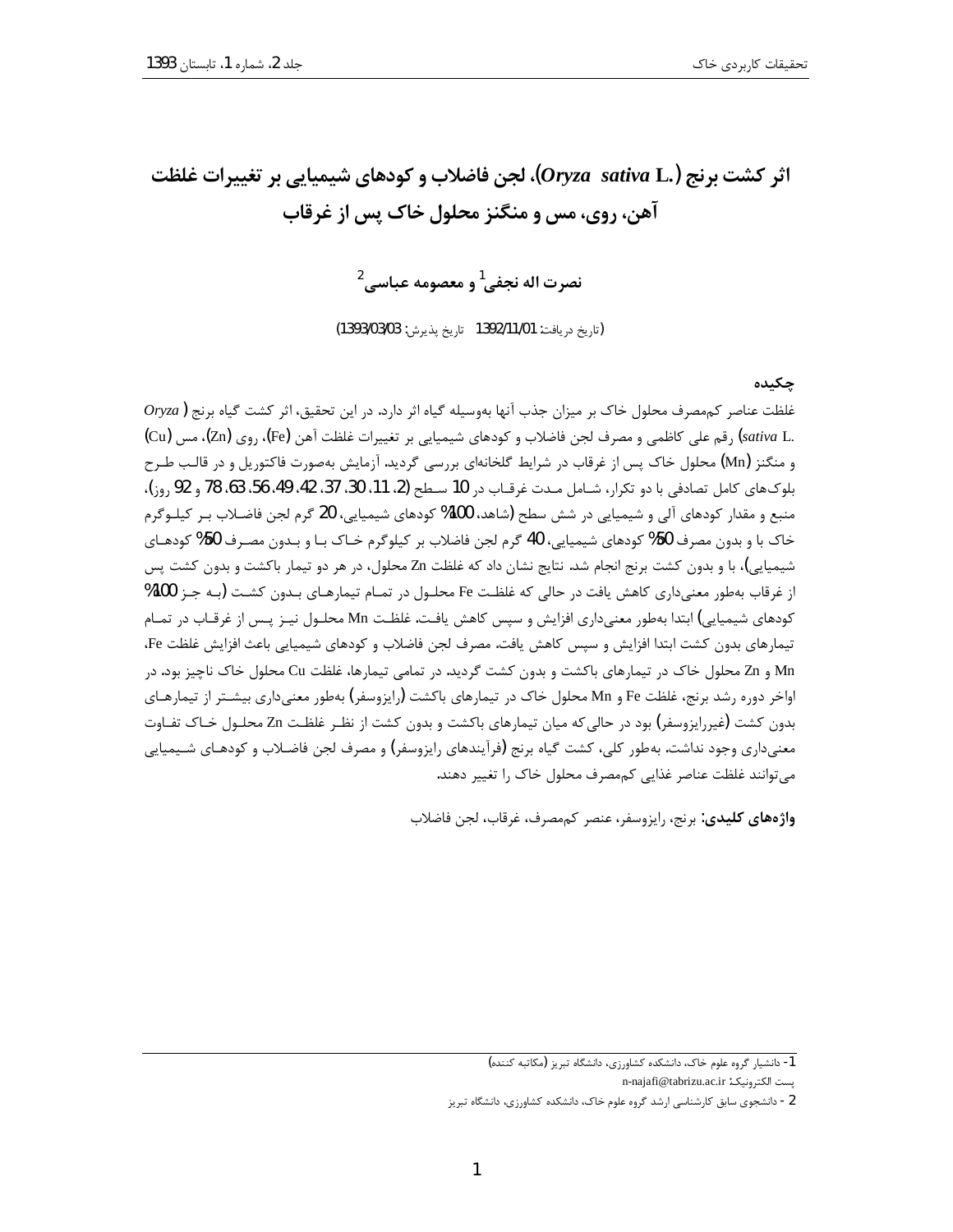#### مقدمه

آهن (Fe)، روي (Zn)، مس (Cu) و منگنز (Mn) از فلــزات سنگین می باشند که در مقـادیر کـم بـرای رشـد گیاهـان ضرورياند ولي اگر مقدار قابل جذب آنها در خـاک زيـاد باشد، میتوانند گیاهان را مسموم کنند. pH، مواد آلبی و غرقاب شدن خاک از عاملهای مؤثر بر قابلیت جذب ایـن فلزات مــ باشــند (Havlin *et al.*, 2004**).** بـرنج از جملــه محصولات مهم کشاورزی در ایران است کـه نیـاز بـه آب فراوان داشته و عمدتاً در شرایط غرقـاب کشـت مـیشـود. غرقاب شدن خاک باعث ایجاد تغییرات شیمیایی از قبیـل به Fe $^{3+}$  ،Mn $^{2+}$  به Mn $^{4+}$  به Fe $^{3+}$  ،Mn $^{2+}$ به  ${}^2$ ، تولید  ${}^2$ ، کاهش یتانسیل ریداکس SO $_4^2$   ${}^1$ ،  ${}^1$ و خــاک، افــزايش pH خــاکـهــای اســيدی و کــاهش pH خاکهای قلیایی می شود ( ,Doberman & Fairhurst 2000). اولله و همكــاران (Ullah et al., 1976) گـزارش كردند كه يس از غرقاب، غلظت Fe و Mn محلـول خـاك افزایش یافت. پراسـاد و همكـاران (Prasad et al., 1996) گزارش کردند که مقدار Zn محلول بهاضافهٔ تبادلی پس از غرقاب كاهش يافت. سـاها و منـدال ( Saha & Mandal, 1998) نشان دادند که غرقاب کردن باعث افـزايش pH و كاهش ماده آلى خاك ها گرديد. غرقاب كردن اين خاك ها شكلهاي فعال Cu از قبيل محلـول، تبـادلى و كمـپلكس یافته با مواد آلی را به شکل غیرفعال تبدیل کرد؛ در نتیجه، قابلیت جذب Cu پس از غرقاب کـاهش یافـت. تــوفیقی و Zn نجفی (Towfighi & Najafi, 2001) مشاهده کردند که محلول در آب در هر دو خاک اسیدی و قلیـایی آهکـی تـا هفت روز پس از غرقاب ابتدا كاهش سپس افزايش يافت و دوباره روند نزولی پیدا کرد. نجفی و همکـاران ( Najafi et وارش كردند كه با افزايش مدت غرقاب Fe و $l$ ., 2012 Mn قابل|ستخراج با DTPA هر دو خاک مورد مطالعه به-طور معنى دارى افزايش و غلظت Zn و Cu قابل استخراج با DTPA هر دو خاک بهطور معنیداری کاهش یافت.

انتقال عناصر غذايي در خاكها و جذب بهوسيله ريشه عموماً محدود به فاز محلول خاک میشود. بنابراین، قابلیت جذب عناصر غذايي در رايزوسـفر بـه عـواملي از قبيـل 1) ویژگی های فیزیکی و شیمیایی خیاک، 2) فعالیت ریزجانـداران خـاک و 3) نیازهـای گیـاه و سـرعت جـذب عناصر غذایی بهوسیله ریشه بستگی دارد. عناصر غذایی که غلظت آنها در محلول خـاک کـم اسـت از قبيـل عناصـر

غذایی کممصرف بهسرعت توسط ریشه جذب شده و مقدار آنها در خاک رایزوسفر کاهش مے یابد ( Marschner et al., 1987). سه فرآیند اصلی، شرایط خاک رایزوسفر گیـاه برنج در حال رشد را در شرایط بیهوازی تغییر میدهند: Fe $^{2+}$  آزادسازی اکسیژن از ریشه که سبب اکسید شدن  $\mathrm{Fe}^{2+}$ و آزاد شدن  $\rm{H}^{+}$  میشود، 2- ترشح  $\rm{H}^{+}$  از ریشه در پاسخ به جذب اضافي كاتيونها، 3- افزايش فشار جزيي دياكسـيد کربن بهدلیل ایجاد شرایط بهههوازی در خـاک غرقـاب و تنفس ریزجانداران و ریشهها. این سه عامل می توانند pH Doberman & Fairhurst, ) رايزوسفر برنج را كاهش دهند 2000; Kirk, 2004). در طول دوره رشد برنج غرقاب، ايـن تغییرات در خاک رایزوسفر ایجاد می شود و می تواند انحلال و تحرک عناصر غذایی کممصرف را تحت تأثیر قـرار دهـد. دبرمن و فیرهورست افزایش حل پذیری عناصری از قبیـل Doberman & ) را در رایزوسـفر گـزارش دادنـد .(Fairhurst, 2000

عامل دیگری که بر قابلیت جذب Mn .Fe .Cu و Zn در خاک اثر دارد، مواد آلی است. میزان مواد آلی در اغلب خاکهای زیرکشت ایران کمتر از یک درصد میباشد و منابع تأمين مواد آلى نيز بسيار محدود است و عمدتاً شامل کودهای دامی، بقایای گیاهی و انواع کمپوست می-باشد که جوابگوی نیاز روزافزون بخش کشاورزی به كودهاي آلي نيست (Kalbasi & Hosseinpur, 1997). مصرف بقایای آلی و کودهای دامی از لجن فاضلاب سبب افزایش ظرفیت نگهداری آب در خاک، کاهش جرم مخصوص خاک، افزایش غلظت عناصر غذایی و جذب مواد Akanni & Ojeniyi, ) غذایی بهوسیله گیاه میشود 2007). مندال و ميترا (Mandal & Mitra, 1982) گزارش كردند كه مصرف ماده آلي موجب افزايش مقدار Mn و Fe محلول بهاضافهٔ تبادلی در اکثر خاکهای مورد مطالعه شد. واثقى و همكاران (Vaseghi *et al.*, 2003) افزايش معنى-دار Fe و Zn قابل استخراج با DTPA را در چهار خاک مورد مطالعه با كاربرد لجن فاضلاب گزارش كردند. شريفي و همکاران (Sharifi et al., 2011) مشاهده کردند که تیمارهای کود آلی (لجن فاضلاب، کمپوست زباله شهری و کود گاوی) اثر معنیداری بر افزایش Fe و Zn قابلجذب خاک داشتند. نجفی و همکاران (Najafi et al., 2012) نیز گزارش کردند که افزودن کود دامی و لجن فاضلاب به هر دو خاک Zn ،Mn ،Fe و Cu قابل|ستخراج با DTPA ,ا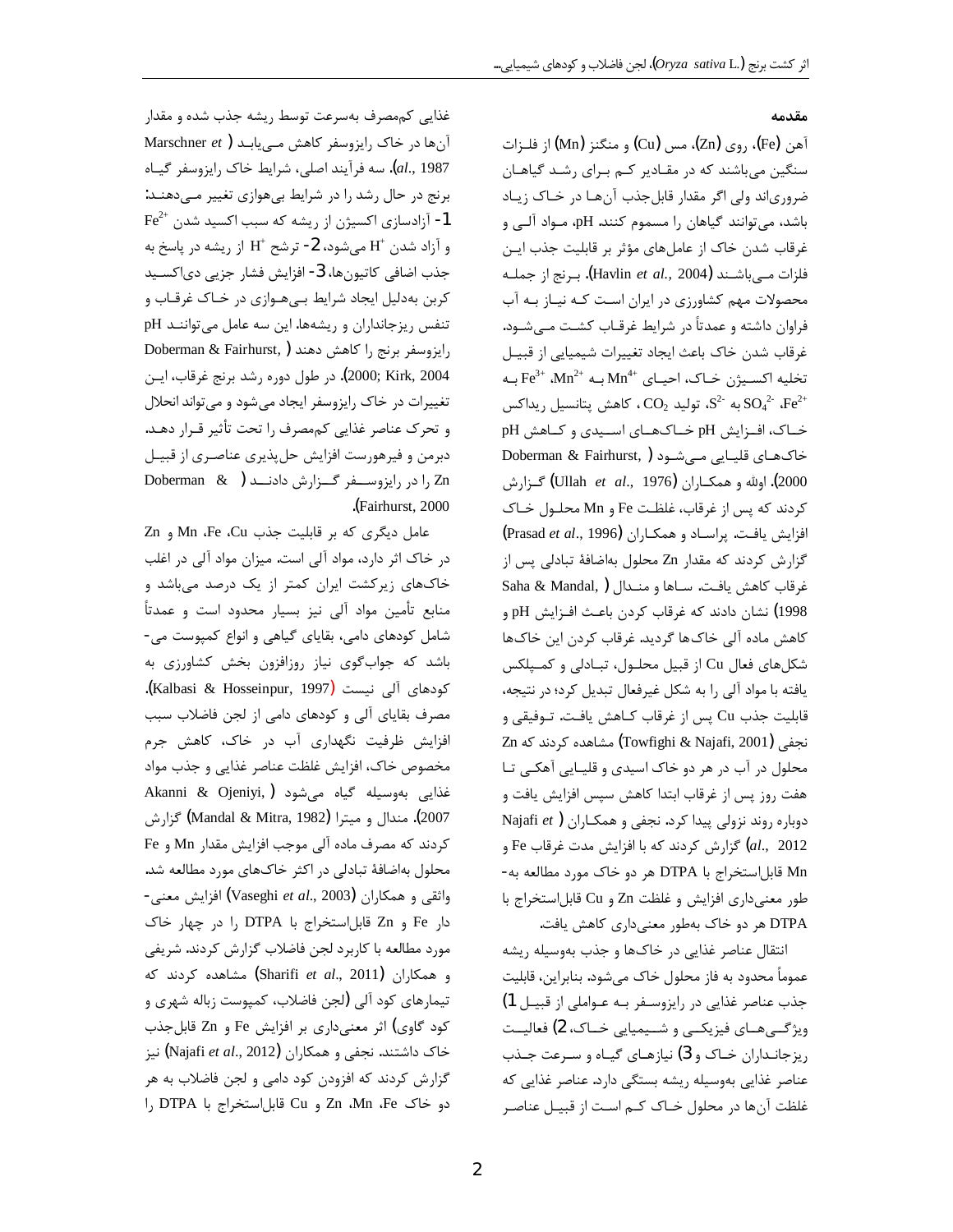فاكتور اول مدت غرقـاب در 10 سـطح (2، 11، 30، 37. 42، 49، 56، 58، 78 و 92 روز) و فساكتور دوم منبسع و مقدار کودهای آلی و شیمیایی در شش سطح  $\mathrm{T_{1}}$  ) مقدار کودهـای شـیمیایی (434/8 میلــیگـرم اوره،  $100\text{=} \mathrm{T}_2$ 66/1 میلیگرم KH2PO4، 40 میلیگرم KCl، 50 میلی- $21/3$  MnSO4.H<sub>2</sub>O میلی گرم 38/5 MnSO4.H<sub>2</sub>O در 21/3 میلی گرم2nSO4.7H2O ، 7/9 میلی گرم CuSO4.5H2O بر كيلوگرم خاك)، 73=20 گرم لجـن فاضـلاب بـر كيلـوگرم خاک، 20=21 گرم لجن فاضلاب بر کیلوگرم خـاک +50% كودهاي شيميايي،  $\rm{T_5}$  =10 گرم لجن فاضلاب بر كيلوگرم خاک،  $T_6$  = 40 گرم لجن فاضلاب بر کیلوگرم خاک +50% کودهای شیمیایی) و کشت گیاه در دو سطح (با و بـدون کشت برنج) انجام شد. مقدار کودهای شیمیایی مورد نیـاز بر اساس نتایج آزمون خاک، نتایج آزمایشهـای قبلـی در این مورد و توصیه کودی مؤسسه تحقیقات خـاک و آب برای گیــاه بـرنج (Malakouti *et al.,* 2000) تعیــین و بــه صورت محلول به خاک افـزوده شـد. مقـدار 2/5 کيلـوگرم خاک آماده شده برای هر تیمار در دو تکرار در هـر گلـدان ریخته شد. سپس خاک غرقاب گردید و یک سانتی متر آب در سطح خاک قرار داده شد و برای رسیدن به تعادل نسبی به مدت دو هفته در این شرایط نگهداری گردید. در  $O$ ryza sativa) مر گلدان 10 عدد بذر جوانهدار شده برنج .L) رقم علی کاظمی که در سطح استان آذربایجانشـرقی سطح کشت قابل ملاحظـهای دارد، کاشـته شـد و پـس از استقرار گیاه به چهار عدد در هر گلدان تنک گردید. برای بررسی اثر کشت گیاه برنج، در کنار گلدانهای باکشت برنج، گلدانهای بدون کشت قرار داده شد. سپس تا پایان دوره رشد برنج، گلدانها یـک تـا دو بـار در روز آبیـاری و ارتفـاع آب در سـطح خـاک در حـدود پـنج سـانتىمتـر نگهـداري شـد. ويژگـيهـاي شـيميايي آب آبيـاري مـورد استفاده نیز تعیین و نتـایج در جـدول 3 ارائـه شـد. بـرای آبیاری گلدانها از مخلوط آب شهر و آب مقطر بـا نسـبت 1:1 استفاده شد. براي افزايش رطوبت نسبي گلخانه چنـد لايه از گوني چتايي در كف گلخانــه پهــن شــده و هــر روز خیس شد. گیاهان بهمدت سه ماه در شرایط گلخانـه با میانگین دمای شب 18 و میـانگین دمـای روز 32 درجـه سلسیوس و رطوبت نسبی 55-45 درصد رشد یافتنـد. در زمان هاي مختلـف يـس از غرقـاب (2، 11، 30، 37، 42. 49، 56، 63، 78 و 92 روز) با سےرنگ 50 میلے لیتے ی،

تحقيقات كاربردى خاك

افزایش داد. مصرف کودهای شیمیایی به همراه کودهای آلي باعث غني شدن خاک از مواد غذايي و بهبود ويژگي-های فیزیکی، شیمیایی و میکروبیولوژیکی خاک و در نتيجه افزايش قابليت جذب عناصر خواهد شد Prasad et al., ) براساد و سينها) (Ariyaratne, 2000) 1996) گزارش کردند که کاربرد کودهای شیمیایی NPK بههمراه كود دامى و بقاياى كياهى غلظت Zn ،Mn ،Fe Cu قابل جذب را افزایش داد. سخون و همکاران ( Sekhon et al., 2007) مشاهده کردند که کاربرد کود دامی به همراه كودهاى شيميايي NPKS غلظت Fe و Mn محلول بهاضافه تبادلی را نسبت به کاربرد تنها کودهای شیمیایی NPKS افزایش داد. با توجه به اینکه ریشه گیاه برنج عناصر غذایی مورد نیاز خود را از محلول خاک جذب می-کند، بررسی تغییرات ویژگیهای شیمیایی محلول خاک و غلظت عناصر غذایی مختلف در آن در طول دوره رشد گیاه برنج اهمیت زیادی دارد. لذا، هدف از انجام این تحقيق، بررسي اثر كشت گياه برنج و مصرف لجن فاضلاب و كودهاى شيميايى بر غلظت Mn ،Fe ،Cu و Zn محلول خاک پس از غرقاب میباشد.

### مواد و روش ها

برای انجام این تحقیق، خاکی با بافت شن لومی از ایستگاه تحقيقاتي خلعت پوشان دانشكده كشاورزى، دانشگاه تبريز انتخاب و از عمق 25-0 سانتي متري آن نمونهبرداري شـد. بعد از هواخشـک کـردن و عبـور از الـک دو میلـی متـری، ویژگیهای فیزیکی و شیمیایی خاک اندازهگیری و نتـایج در جدول 1 ارائه شـده اسـت (Richards, 1969; Page et - مار باز تصفيه). [al., 1982; Dane et al., 2002] خانه فاضلاب شهر ميانه تهيه گرديد. ويژگىهاى شيميايى لجن فاضلاب نيز تعيين گرديد و نتايج در جـدول 2 ارائـه گردیده است (Page et al., 1982; Peters, 2003). برای انجام آزمـايش گلـدانهـاي چهـار كيلـوگرمي تهيـه شـد. قسمت پایینی گلدانها برای برداشتن عصاره محلول خاک سوراخ و شیلنگ پلیاتیلنی در کف گلدانها تعبیه شده و سپس با چسب محکم شد. برای جلوگیری از خروج خـاک و بهدست آوردن عصـارهای نسـبتاً زلال، یـک لایـه پشـم شيشه (به ضخامت يک سانتي متر و به اندازه قطر گلـدان) در كف گلدانها قرار داده شد. آزمايش بهصورت فاكتوريل و در قالب طرح بلوکهای کامل تصادفی با دو تکرار، شامل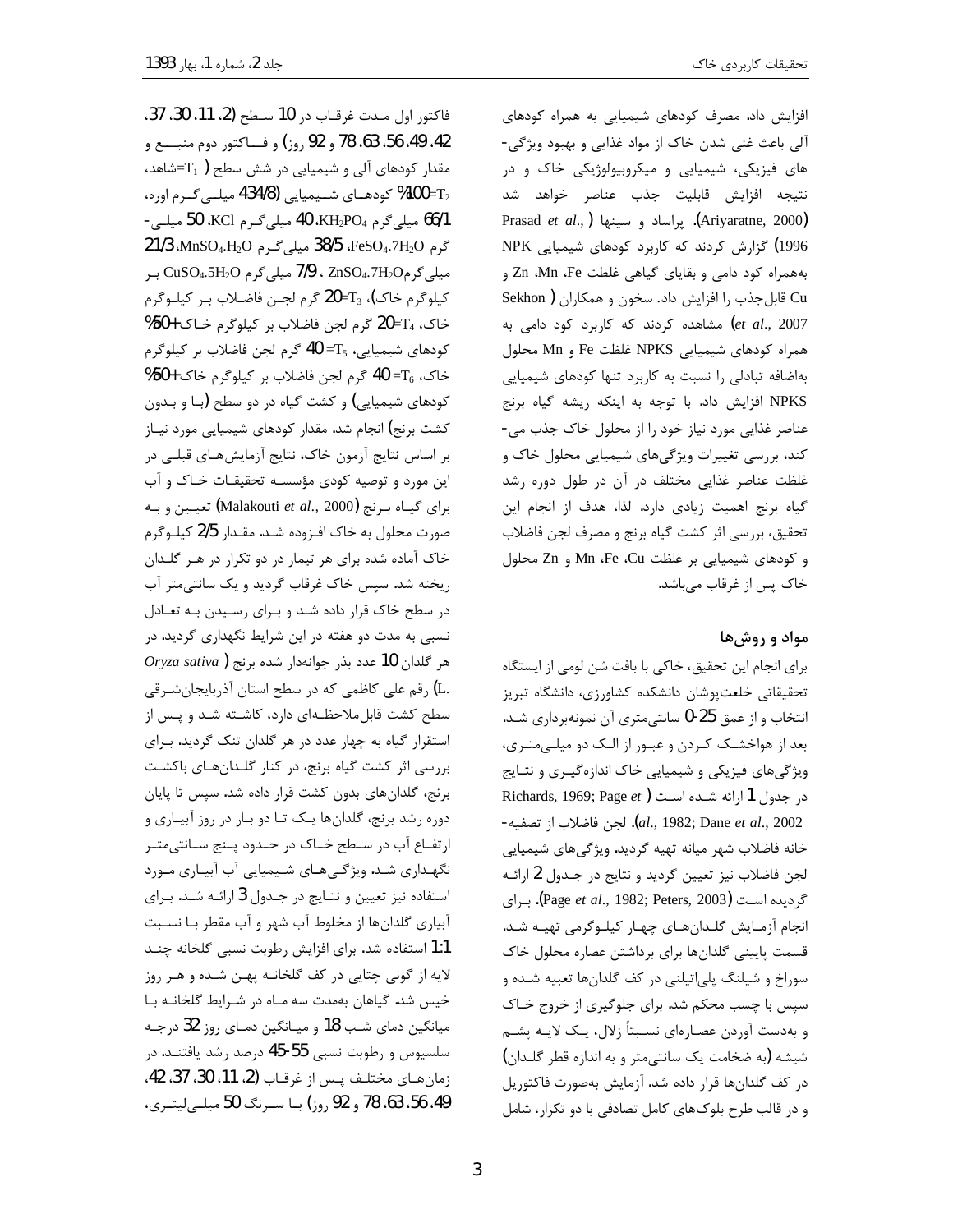حدود 25 میلی لیتر از محلول خاک داخل گلدانها بیـرون کشیده شد. سپس عصارههـا بـا افـزودن دو قطـره اسـید نیتریک غلیظ اسـیدی شـدند و تـا زمـان انـدازهگیـری در دمای کمتـر از 4 درجـه سلسـيوس در يخچـال نگهـداری شدند. در پایان غلظت Zn ،Mn ،Fe و Cu آبشویهها با دستگاه جذب اتمی شیمادزو مدل AA-6300 اندازهگیـری شد. تحلیل آماری دادهها با استفاده از نرمافزار MSTATC و مقايسه ميانگينها با آزمون LSD در سطح احتمال پنج درصد و رسم نمودارها با نرمافزار Excel انجام گردید.

نتايج و بحث

# برخی ویژگیهای فیزیکی و شیمیایی خاک و لجن فاضلاب مورد استفاده

برخی ویژگیهای فیزیکی و شیمیایی خاک مورد استفاده در آزمایش گلخانهای در جدول 1 ارایه شده است. بافت

خاک شن لومی است که از گروه خاکهای درشت بافت میباشد. مقدار آهک و ماده آلی خاک ناچیز بود. درصد رطوبت اشباع در این خاک بهدلیل مقدار کم رس پایین بود. pH خاک در محدوده خنثی تا قلیایی و از لحاظ شوری، خاک غیرشور بود. غلظت Mn ،Fe ،P و Zn خاک كمتر از سطح مطلوب و غلظت Na ،Mg .Ca و Cu خاك بیشتر از سطح مطلوب برای گیاه برنج بود ( Doberman & Fairhurst, 2000). برخی ویژگیهای شیمیایی لجن فاضلاب مورد استفاده در جدول 2 ارايه شده است. pH لجن فاضلاب در محدوده اسیدی تا خنثی بود. لجن فاضلاب عناصر غذايي پرمصرف و كممصرف قابلجذب زیادی داشت. مقادیر فلزات سنگین در کمیوست لجن فاضلاب از حدود مجاز اعلام شده بهوسيله سازمان حفاظت محيط زيست آمريكا كمتر بود ( ,Anonymous  $(1994$ 

جدول 1- برخی ویژگیهای فیزیکی و شیمیایی خاک مورد مطالعه

| Table 1- Some chemical and physical characteristics of studied soil |                          |                                       |    |                               |             |             |            |                           |  |  |
|---------------------------------------------------------------------|--------------------------|---------------------------------------|----|-------------------------------|-------------|-------------|------------|---------------------------|--|--|
| EC(1:1)                                                             | pH(1:1)                  | نيتروژن کل<br>SP<br>Total<br>Nitrogen |    | كربن آلى<br>Organic<br>Carbon | آهک<br>Lime | ر س<br>Clay | شن<br>Sand | كلاس بافت<br>Soil texture |  |  |
| $dSm^{-1}$                                                          | $\overline{\phantom{0}}$ |                                       |    | $\frac{0}{0}$                 |             |             |            |                           |  |  |
| 0.11                                                                | 7.63                     | 0.08                                  | 32 | 0.13                          | Negligible  | 12          | 70         | شن لومي<br>Loam Sand      |  |  |

|  |  | ادامه جدول 1- غلظت عناصر قابلجذب خاک $(\rm{mg}\,kg^{-1})$ |  |
|--|--|-----------------------------------------------------------|--|
|--|--|-----------------------------------------------------------|--|

| Continues of Table 1- Concentrations of available elements in studied soil (mg $kg^{-1}$ ) |                      |  |      |    |    |      |       |       |                                  |  |
|--------------------------------------------------------------------------------------------|----------------------|--|------|----|----|------|-------|-------|----------------------------------|--|
|                                                                                            |                      |  |      | Mn | Fe |      |       |       |                                  |  |
|                                                                                            | nd                   |  | 0 85 |    |    | 99.1 | 149.2 | 108.8 | 250-                             |  |
|                                                                                            | nd: Non determinable |  |      |    |    |      |       |       | nd: غیر قابل اندازہ <i>گ</i> یری |  |

جدول 2- برخي ويژگيهاي شيميايي لجن فاضلاب مورد مطالعه

| Table 2- Some chemical characteristics of studied sewage sludge |                    |     |                                         |                                |  |  |  |  |  |
|-----------------------------------------------------------------|--------------------|-----|-----------------------------------------|--------------------------------|--|--|--|--|--|
| $(dS \text{ m}^{-1})_{(w/v)(1:5)}$ EC                           | $(W/V)_{(1:5)}$ pH | C/N | نيتروژن کل (%)<br><b>Total Nitrogen</b> | کربن آلی (%)<br>Organic Carbon |  |  |  |  |  |
| 3.25                                                            | 6.63               | 54  |                                         | 21.8                           |  |  |  |  |  |

ادامه جدول 2- غلظت عناصر قابلجذب در لجن فاضلاب مورد مطالعه

| Continues of Table 2- Concentration of available elements in studied sewage sludge |     |  |  |    |          |     |  |  |  |     |
|------------------------------------------------------------------------------------|-----|--|--|----|----------|-----|--|--|--|-----|
| Ph                                                                                 |     |  |  | Mn | $H \rho$ |     |  |  |  |     |
| -----------<br>mgkg                                                                |     |  |  |    |          |     |  |  |  |     |
|                                                                                    | , ч |  |  |    |          | 200 |  |  |  | 500 |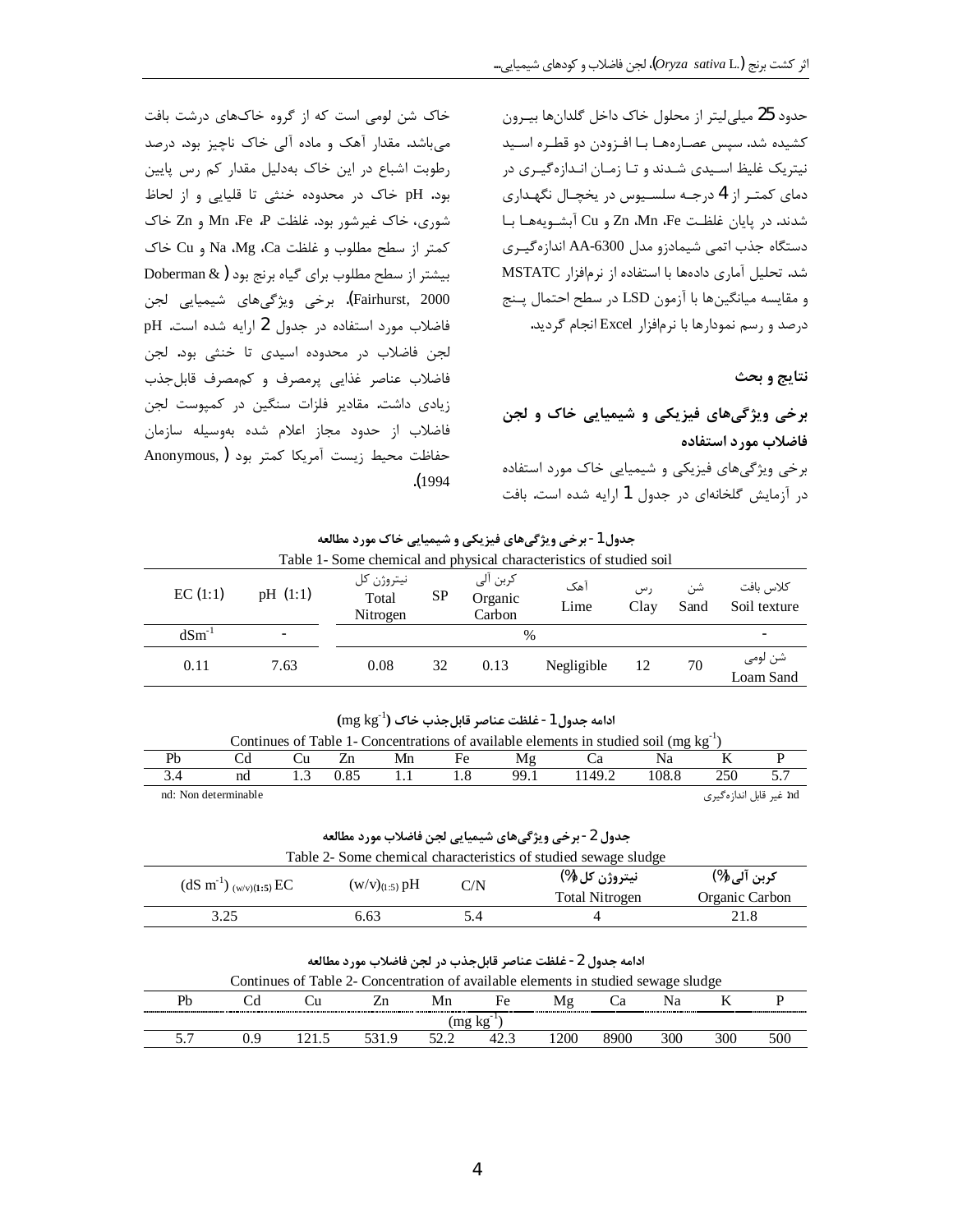| جعرن فتستعيض حبرية مسيسية يبي<br>Table 3- Water chemical analysis results |    |         |  |     |                   |                |                        |    |      |     |                                                 |
|---------------------------------------------------------------------------|----|---------|--|-----|-------------------|----------------|------------------------|----|------|-----|-------------------------------------------------|
| $\frac{EC}{dS \, m^{-1}}$                                                 | pH |         |  |     |                   |                | Na Cu Zn Mn Fe Mg Ca P |    |      |     | عناصر<br>Elements                               |
| 0.49                                                                      |    | 7.7 3.5 |  | 0.6 | $\hspace{1.6cm}0$ | $0.1 \quad 11$ |                        | 42 | 0.05 | 4.3 | $\rm (mg\ l^{\text{-}1})$ غلظت<br>Concentration |

حدمل 3-نتارچ تجزیه شیمیان آب

#### غلظت Cu محلول خاک

غلظت Cu در محلول خاک تیمارهای مختلف بهحدی کم بود که با دستگاه جذب اتمی قابلاندازهگیری نبود. نـاچیز بودن غلظت Cu محلـول خـاک در تيمارهـاي مختلـف دلیلهای مختلفی می تواند داشته باشد. ممکن است Cu موجود در فاز محلول توسط ريشه گياه جذب شود يا اينكه توسط ذرات جامد خاک جذب سطحی شود. علاوهبر ایـن، غرقاب كردن خاك ممكن است شـكلهـاي فعـال Cu از قبیل محلول، تبادلی و کمیلکس یافته با مـواد آلـی را بـه شكل غيرفعال تبديل كند. در نتيجـه، Cu محلـول در آب كــاهش يابــد (Saha & Mandal, 1998). همچنــين در شرايط غرقاب بهدليل مقدار زياد آب، محلول خاک رقيق تر می شود و غلظت Cu محلول خاک کـاهش مـی یابـد. ایـن نتيجه نشان مي دهد كه حتى مصـرف لجـن فاضـلاب نيـز

نتوانست غلظت Cu محلـول خـاک را افـزايش دهـد و در شرايط آزمايش احتمالاً لازم بـود مقـداري كـود Cu بـراي تأمين Cu مورد نياز گياه برنج در خـاک مصـرف شــود. بــا توجه به ناچيز بودن غلظت Cu محلول خاک تحليل آماري و رسم شکلها برای این صفت انجام نشد.

### غلظت Fe محلول خاک

تجزیه واریانس نشان داد که اثرهای اصلی مدت غرقاب، کود (لجن فاضلاب و کودهای شیمیایی) و کشت بر غلظت Fe محلول خاک در سطح احتمال یک درصد معنیدار بودند. اثر متقابل مدت غرقاب و كود، مدت غرقاب و كشت بر غلظت Fe كود و كشت در سطح احتمال پنج درصد معنى دار بودند (جدول 4).

جدول 4- تجزيه واريانس اثر كشت، مدت غرقاب و كودها بر غلظت Mn ،Fe وZn محلول خاك Table 4- Analysis variance of the effects of cultivation, submergence, and fertilizers on Fe, Mn and Zn concentrations in the soil solution

|                                  |                                           | درجه آزادى | ميانگين مربعات       |                                        |                      |  |
|----------------------------------|-------------------------------------------|------------|----------------------|----------------------------------------|----------------------|--|
| منبع تغيير                       | Source of variation                       | df         |                      | MS                                     |                      |  |
|                                  |                                           |            | Zn                   | Mn                                     | Fe                   |  |
| مدت غرقاب                        | Submergence time                          | 9          | 0.36                 | $0.72$ <sup><math>\degree</math></sup> | 0.21                 |  |
| کود                              | Fertilizer                                | 5          | 0.58                 | $2.88$ **                              | $0.97$ <sup>**</sup> |  |
| مدت غر قاب× کود                  | Fertilizer × Submergence time             | 45         | $0.05$ <sup>**</sup> | $0.26$ <sup>**</sup>                   | $0.08$ **            |  |
| كشت                              | Cultivation                               |            | 0.0 <sup>ns</sup>    | $0.29$ <sup>**</sup>                   | $0.35$ **            |  |
| مدت غرقاب× كشت                   | Submergence timex Cultivation             | 9          | 0.01 <sup>ns</sup>   | $0.14$ **                              | $0.05$ <sup>**</sup> |  |
| کود× کشت                         | Fertilizer × Cultivation                  | 5          | $0.02^*$             | $0.08$ <sup>ns</sup>                   | $0.02$ <sup>*</sup>  |  |
| مدت غ <sub>ر</sub> قاب× کود× کشت | Fertilizer× Submergence time× Cultivation | 45         | $0.01$ **            | 0.03 <sup>ns</sup>                     | $0.02$ <sup>**</sup> |  |
| خطاي أزمايشي                     | Error                                     | 119        | 0.008                | 0.03                                   | 0.006                |  |
| ضريب تغييرات (%)                 | Coefficient of Variation                  |            | 28.66                | 14.37                                  | 11.26                |  |

ns, \*, \*\*: non-significant, significant at 5% and 1%, respectively

ns \* و \*\* بهترتيب غيرمعنىدار، معنىدار در سطح احتمال %5 و 1%

سیس کاهش یافته و به مقدار اولیه رسید که این رونـد در هر دو تیمار باکشت و بدون کشت مشاهده گردید (شکل-های1 و 2). در سطح 100% کودهای شیمیایی غلظت Fe

اثر مدت غرقاب بر غلظت Fe محلول خاک مقایسه میانگینها نشان داد که در سطح شاهد غلظت Fe محلول پس از غرقاب بهطـور معنـی۱دری ابتـدا افـزایش و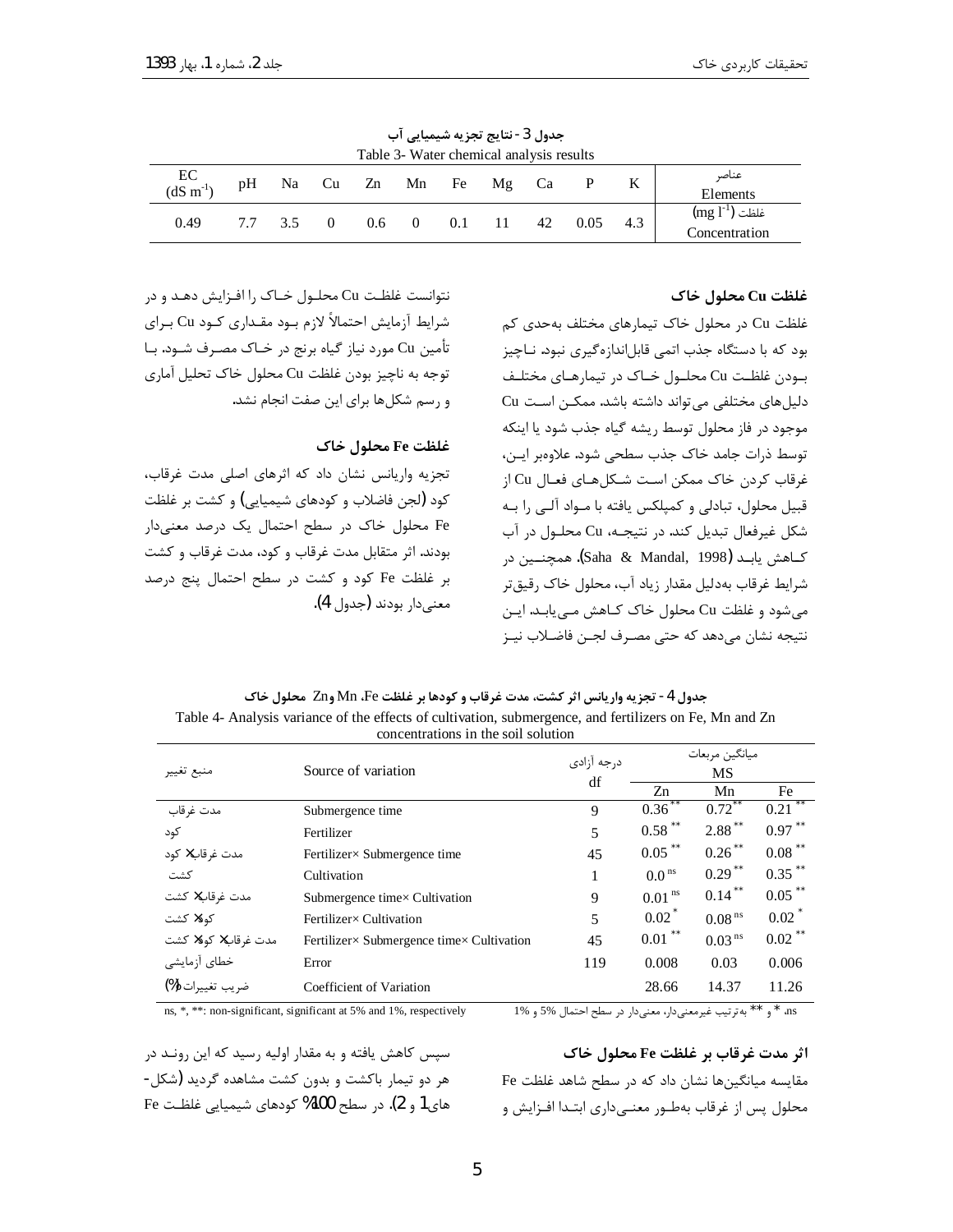محلول در هر دو تیمار بـا کشـت و بـدون کشـت پـس از

غرقاب بەطور معنیداری کاهش یافت به طوری که پس از

حدود 50 روز از مصرف کود فروسولفات تفاوت معنىدارى با سطح شاهد نداشت. در هر دو سطح 20 و 40 گرم لجن

فاضلاب بر کیلوگرم خاک با و بدون مصرف 50% کودهـای

شیمیایی غلظت Fe محلول خاک در اوایل دوره غرقاب به-

طور معنیداری افزایش یافت و پس از رسیدن به حـداکثر

كاهش و در اواخر دوره غرقاب مجدداً افـزايش يافـت. ايـن

روند در تیمارهای باکشت مشاهده گردیـد (شـکل 2) و در

تیمارهای بدون کشت غلظت Fe محلول پس از رسیدن به

حداکثر مجدداً کاهش یافت و به مقدار اولیه رسید (شـکل

1). بيشترين غلظت Fe محلول پـس از غرقـاب در سـطح کودی 20 گرم لجن فاضلاب بر کیلوگرم خـاک مشـاهده

شـد. افـزايش غلظـت Fe محلـول خـاک يـس از غرقـاب

بهوسيله اسـلام و اسـلام (Islam, & Islam, 1973)، اولله و

Sahrawat, ) و ساهراوات (Ullah et al., 1976) 2005) نیز گزارش شده است. افـزایش غلظـت یـونهـای مختلف محلول خاک از قبیـل Fe پـس از غرقـاب ممکـن است در تشدید کمبود Zn و Cu در گیاه برنج نقش داشته Ibrahim ) باشد (Ullah et al., 1976). ابراهیم و همکاران  $\text{Mn}^{2+}$  و  $\text{Fe}^{2+}$   $\text{Fe}^{2+}$  و  $\text{Fe}^{2+}$  و  $\text{Fe}^{2+}$  و  $\text{Fe}^{2+}$  و  $\text{Fe}^{2+}$ محلول پس از غرقاب بـهتـدریج افـزایش یافـت و پـس از رسیدن به حداکثر مجدداً کاهش یافت. بـهنظـر مـی٫سـد كاهش بعدى Fe و Mn محلول خاك بـهدليـل رسـوب Fe  $MnCO<sub>3</sub>$  بهشکل Fe(OH)<sub>3</sub> و FeS، رسـوب Mn می باشد غلظت  $\rm{Fe}^{2+}$  محلول در آب در بیشتر خاکها بـه-Ponnamperuma, ) وسیله رابطه زیر نشان داده مـی شـود  $: (1985)$ 

 $Fe(OH)$ <sub>3</sub> + 3H<sup>+</sup> +  $e^-$  =  $Fe^{2+}$  + 3H<sub>2</sub>O  $(1)$ 



شکل 1- اثر لجن فاضلاب و کودهای شیمیایی بر تغیی٫ات Fe محلول خاک پس از غرقاب در تیمارهای بدون کشت Fig. 1- Effects of sewage sludge and chemical Fertilizers on the changes in Fe concentration in the soil solution after submergence in the uncultivated treatments

غرقاب انتشار پیدا کند و تبدیل به  $\mathrm{Fe^{3+}}$  شده و رسوب كند كه همين امر باعث كاهش غلظت Fe محلول مى شود. بهطور كلي، افزايش غلظت Fe محلول يس از غرقاب به- $\rm{Fe}^{3+}$  دلیل احیای  $\rm{Fe}^{3+}$  به  $\rm{Fe}^{2+}$  و کاهش غلظت آن با افزایش مدت زمان غرقاب بهعلت فرآیندهای رسوب و جذب سطحی مے باشد.

### اثر کشت گیاه برنج بر غلظت Fe محلول خاک

مقایسه میانگینها نشان داد که در سطوح شاهد و 100% کودهای شیمیایی بین دو تیمار باکشت و بدون کشت از نظر غلظت Fe محلول خاک تفاوت معنیداری وجود نداشت درحالی که در سطوح کودی20 و 40 گرم

غلظت بحرانی Fe محلول برای ایجاد سمیت Fe در دامنه وسیعی قرار دارد و می تواند از 10 تا 1000 میلی-ليتر Fe بر ليتر نوسان داشته باشد. سميت Fe تنها تحت تأثير غلظت Fe محلول نبوده و بهعواملي از قبيل مراحل رشد گیاه، وضعیت فیزیولوژیکی گیاه و نوع رقم بستگی دارد (Doberman & Fairhurst, 2000). چندین عامل ممكن است غلظت Fe محلول را كنترل كند: 1-فرآيند احيا، كه طي آن Fe سه به Fe دو احيا شده و باعث افزايش غلظت Fe محلول مي شود، 2-فرآيند معدني شدن، 3- فرآیند تبادل و جذب سطحی، اگر فرآیند رسوب و جذب سطحي غالب شود غلظت Fe محلول كاهش مي يابد  $Fe^{2+}$  و 4- فرآیند آلی شدن. در طولانی مدت ممکن است تولید شده بهتدریج به سمت بالا و لایه اکسیدی خاک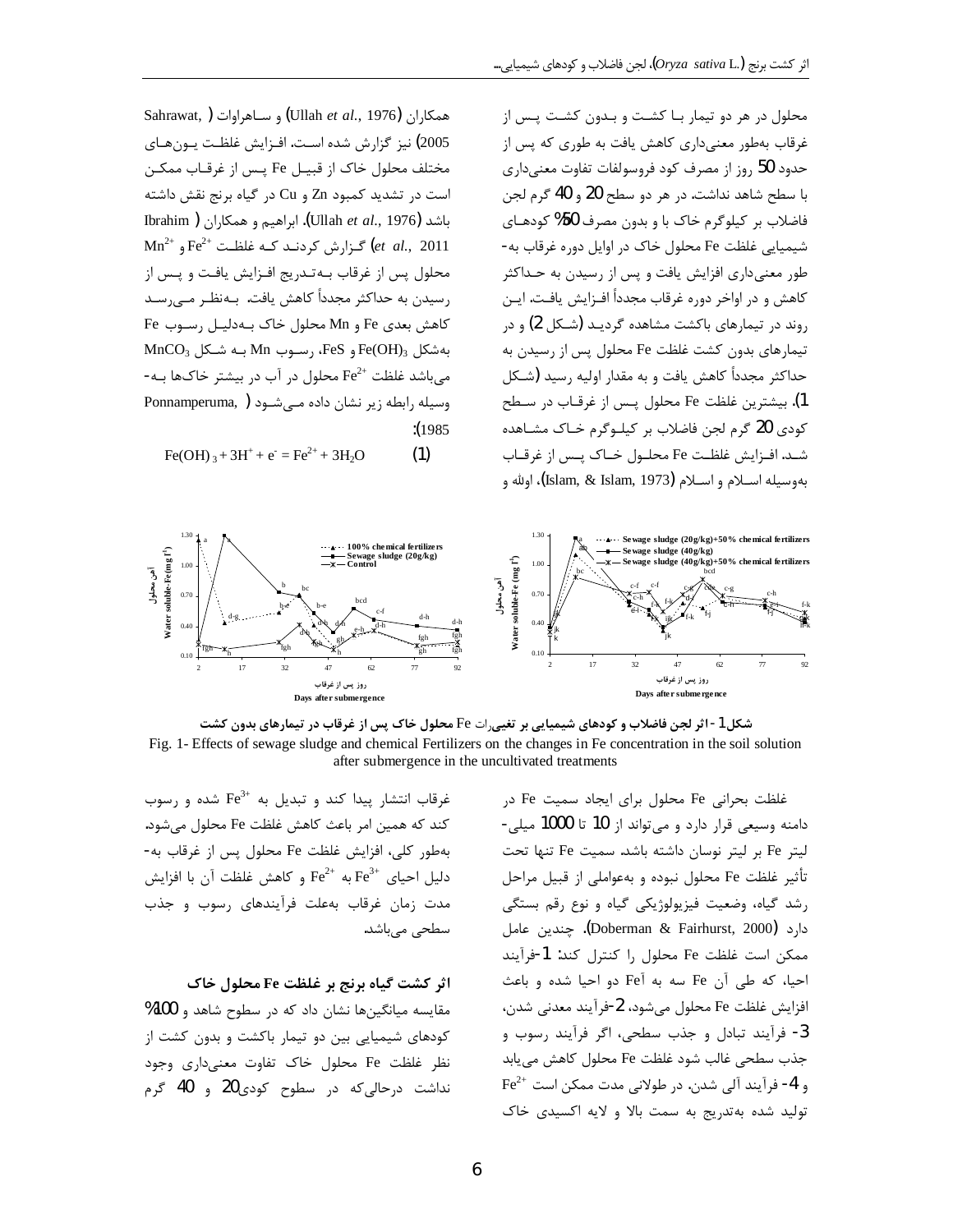لجن فاضلاب بر کیلوگرم خاک با و بدون50% کودهای شیمیایی غلظت Fe محلول خاک در اواخر دوره رشد (63 روزپس از غرقاب) در گلدانهای باکشت (رایزوسفر) بهطور معنیداری بیشتر از گلدانهای بدون کشت (غیررایزوسفر) بود (شكل2). علت افزايش غلظت Fe محلول در تيمار باکشت میتواند کاهش pH ناحیه رایزوسفر بر اثر ترشح از ریشه و همچنین افزایش غلظت گاز دیاکسید کربن $\mathrm{H}^{\!+}$ بهدلیل شرایط غرقاب و تنفس ریشه و ریزجانداران خاک و ترشح اسیدهای آلی و سیدروفورها به رایزوسفر باشد .(Marschner, 1995; Najafi *et al*., 2012)

#### **ZyµÂ¸v» Mnd¸£**

تجزیه واریانس نشان داد که اثرهای اصلی مدت غرقاب، كود (لجن فاضلاب و كودهاي شيميايي) و كشت بر غلظت Mn محلول خاک در سطح احتمال یک درصد معنیدار بودند. اثر متقابل مدت غرقاب و كود، مدت غرقاب و كشت بر غلظت Mn محلول خاک در سطح احتمال یک درصد معنیدار ولی اثر متقابل کود و کشت غیر معنیدار بود (جدول4).



شکل 2- اثر کشت برنج بر تغییرات Fe محلول خاک پس از غرقاب در سطوح شاهد (a)، 100% کودهای شیمیایی (b)، 20 و 40 گرم لجن **(**f**Á** e**)ÊËZ̼ÌÉZÅ{¯ %50Z]Á (**d**Á** c**)ÊËZ̼ÌÉZÅ{¯ %50¥»½Á|] Zy¹³Â¸Ì¯][ÔZ§** Fig. 2- Effects of rice cultivation on the changes in Fe concentration in the soil solution after submergence in the treatments of control (a), 100% chemical fertilizers (b), 20 and 40 g sewage sludge  $kg^{-1}$  soil without and

with 50% chemical fertilizers (c, d, e and f)

7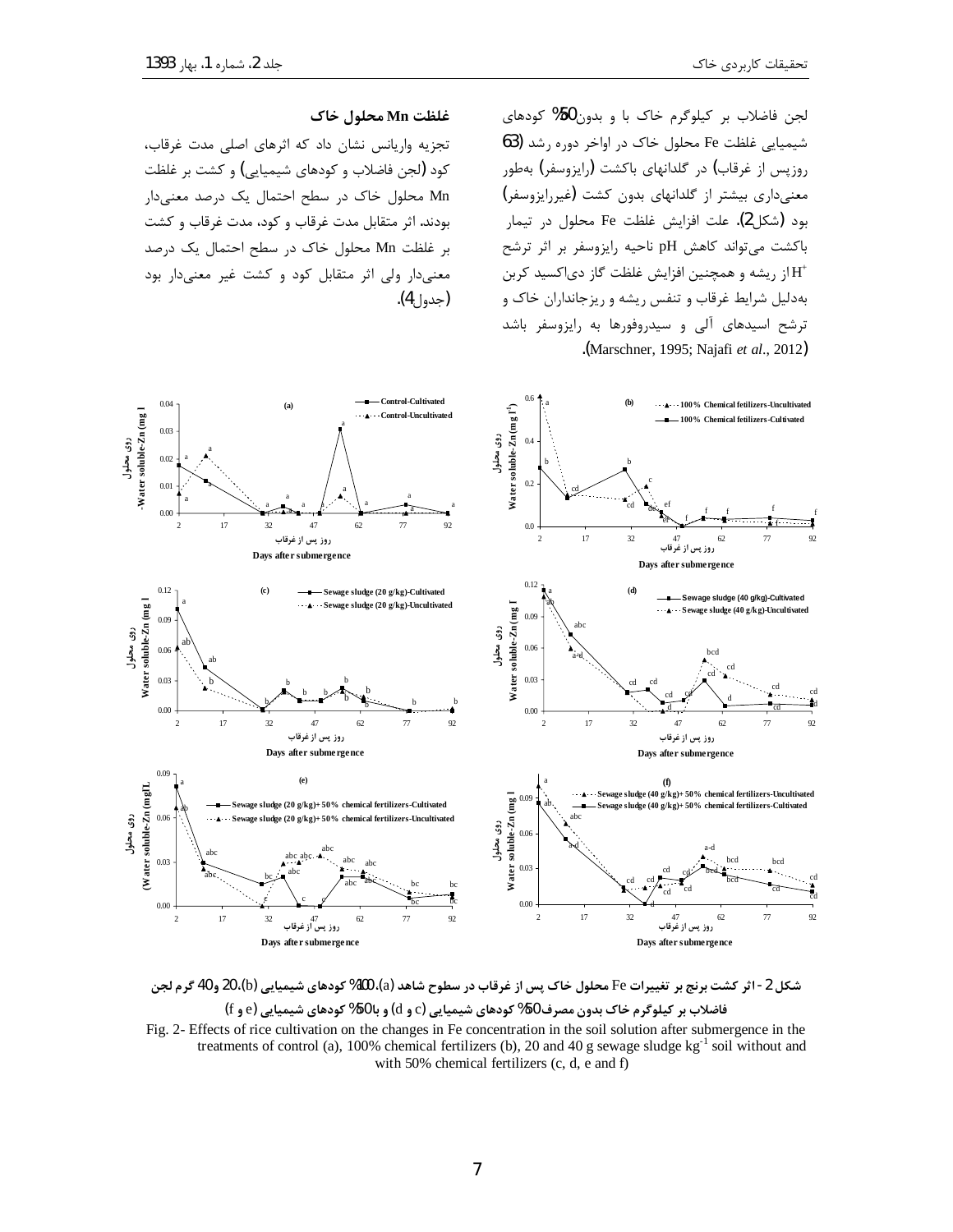اثر مدت غرقاب بر غلظت Mn محلول خاک

مقایسه میانگینها نشان داد که در تمام سطوح کودی بهجز 100% كودهاي شيميايي غلظت Mn محلول پس از غرقاب در هر دو تیمار باکشت و بدون کشت بهطور معنیداری افزایش و سپس کاهش یافت. در تیمار بدون کشت و سطح 100% کودهای شیمیایی غلظت Mn محلول پس از غرقاب بهطور معنیداری کاهش یافت (شكل 3). بيشترين غلظت Mn محلول خاك در سطوح 20 گرم لجن فاضلاب بر كيلوگرم خاك با و بدون مصرف 50% کودهای شیمیایی مشاهده گردید که در اوایل دوره غرقاب تفاوت معنىداري با سطح 40 گرم لجن فاضلاب بر كيلوگرم خاك داشت (شكل 3). اسلام و اسلام ( & Islam Islam, 1973)، اولله و همكاران (Ullah et al., 1976) و ساهراوات (Sahrawat, 2005) نتايج مشابهي گزارش کړ دند.

غرقاب كردن خاك باعث احياى هيدروكسيدهاى  $\text{Mn}^{2+}$  و  $\text{Mn}^{2+}$  به  $\text{Mn}^{2+}$  می شود. بعد از احیا غلظت  $\text{Mn}^{4+}$ محلول در آب افزایش مییابد و پس از رسیدن به حداکثر (90 میلیگرم بر لیتر) کاهش می یابد تا به مقدار ثابتی برسد (20-10 میلیگرم بر لیتر). کاهش غلظت Mn پس از رسیدن به حداکثر بهدلیل رسوب کربنات Mn میباشد (Ponnamperuma, 1985). غلظت بهينه Mn محلول خاک برای گیاه برنج در دامنه 30-3 میلیگرم بر لیتر میباشد (Doberman & Fairhurst, 2000). اگرچه غرقاب کردن حلالیت  $\mathrm{Mn}^{2+}$  را افزایش میدهد، کمبود آن در برنج

غرقاب ممکن است در خاکهای سدیمی آهکی با ماده آلی کم و در خاکهای شنی اتفاق بیافتد (Ponnamperuma, 1985). دلايل نوسان غلظت Mn محلول در طول دوره غرقاب در بخش Fe ذکر گردید.

# اثر مصرف لجن فاضلاب و کودهای شیمیایی بر غلظت Mn محلول خاک

مقایسه میانگینها نشان داد که مصرف 100% کودهای شيميايي باعث افزايش معنىدار غلظت Mn محلول خاك در اوایل دوره غرقاب و کاهش غلظت آن در اواخر دوره غرقاب نسبت به تیمار شاهد گردید. مصرف هر دو سطح لجن فاضلاب (20 و 40 گرم بر کیلوگرم خاک) نیز در اوایل دوره غرقاب غلظت Mn محلول را بهطور معنیداری نسبت به سطوح شاهد و 100% كودهاي شيميايي افزايش داد. افزودن 50% کودهای شیمیایی به هر دو سطح لجن فاضلاب در اوایل دوره غرقاب غلظت Mn محلول را نسبت به مصرف فقط لجن فاضلاب كاهش داد كه اين تفاوت معنىدار نبود (شكل3). بيشترين غلظت Mn محلول در سطح 20 گرم لجن فاضلاب بر کیلوگرم خاک مشاهده گردید. علت کاهش Mn محلول خاک با مصرف کودهای شیمیایی میتواند افزایش pH محلول خاک و کاهش حلاليت Mn باشد. سافو (Safo, 1978) گزارش کرد که آبشویی Zn ،Fe ،Mn و Cu با مصرف t/ha کود مرغی کمتر از مصرف 40 t/ha کود مرغی بود.



شکل3- اثر لجن فاضلاب و کودهای شیمیایی بر تغییرات Mn محلول خاک پس از غرقاب در تیمارهای بدون کشت Fig. 3- Effects of sewage sludge and chemical Fertilizers on the changes in Mn concentration in the soil solution after submergence in the uncultivated treatments

مقایسه میانگینها نشان داد که در سطوح شاهد و 40 گرم لجن فاضلاب بر کیلوگرم خاک با و بدون مصرف 50%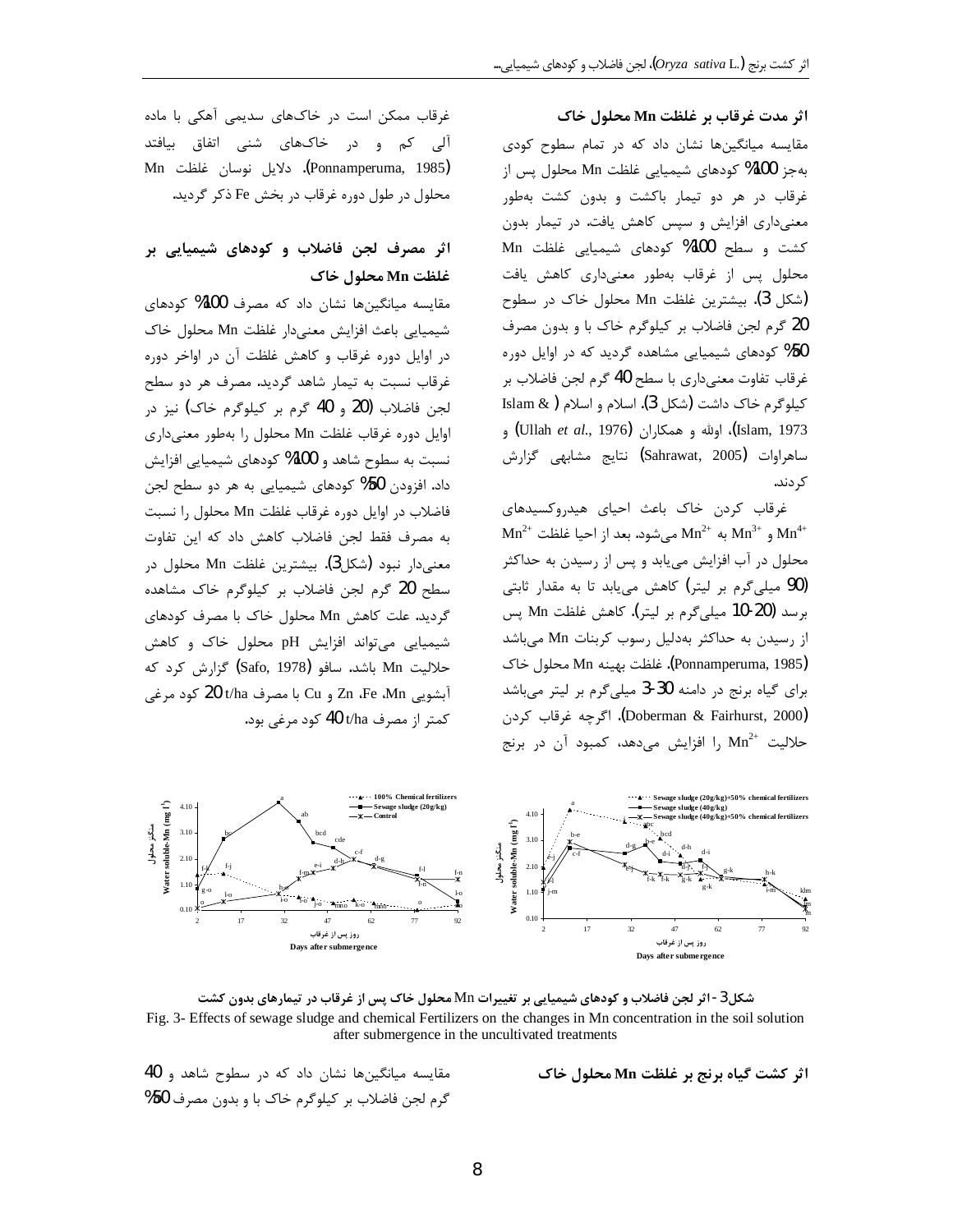i

f

بدون كشت (غيررايزوسفر) بود (Najafi *et al.*, 2012). کاهش pH خاک، ترشح اسیدهای آلی و سیدروفورها به رايزوسفر سبب افزايش سرعت رهاسازى Mn مى شود d¸£ËY§Y .(Marschner, 1995; Najafi *et al*., 2012) Mn محلول خاک گلدانهای کشت شده نسبت به گلدانهای کشت نشده نشان میدهد که در شرایط آزمایش، سرعت جذب Mn بهوسیله گیاه از سرعت

رهاسازی آن بهوسیله خاک کمتر بود.

کودهای شیمیایی تفاوت معنیداری از نظر غلظت Mn محلول خاک بین دو تیمار باکشت (رایزوسفر) و بدون کشت (غیررایزوسفر) وجود نداشت درحالی که، در سطوح 100% كودهاى شيميايي و 20 گرم لجن فاضلاب بر کیلوگرم خاک با و بدون مصرف 50% کودهای شیمیایی غلظت Mn محلول خاک در اواخر دوره غرقاب در تیمار باکشت بهطور معنیداری بیشتر از تیمار بدون کشت بود (شكل 4). نتايج اين بررسي نشان داد كه pH محلول خاک در تیمارهای باکشت (رایزوسفر) کمتر از تیمارهای



شكل 4- اثر كشت برنج بر تغييرات Mn محلول خاک پس از غرقاب در سطوح شاهد (a)، 100% كودهاي شيميايي (b)، 20 و 40 گرم لجن **(**f**Á** e**)ÊËZ̼ÌÉZÅ{¯ %50Z]Á (**d**Á** c**)ÊËZ̼ÌÉZÅ{¯ %50¥»½Á|] Zy¹³Â¸Ì¯][ÔZ§** Fig. 4- Effects of rice cultivation on the changes in Mn concentration in the soil solution after submergence in the treatments of control (a), 100% chemical fertilizers (b), 20 and 40 g sewage sludge  $kg^{-1}$  soil without and with 50% chemical fertilizers (c, d, e and f)

**ZyµÂ¸v» Znd¸£** تجزیه واریانس نشان داد که اثرهای اصلی مدت غرقاب و كود (لجن فاضلاب و كودهاى شيميايي) بر غلظت Zn

محلول خاک در سطح احتمال یک درصد معنیدار ولی اثر اصلي كشت غيرمعني‹ار بودند. اثر متقابل مدت غرقاب و كود بر غلظت Zn محلول خاك در سطح احتمال يك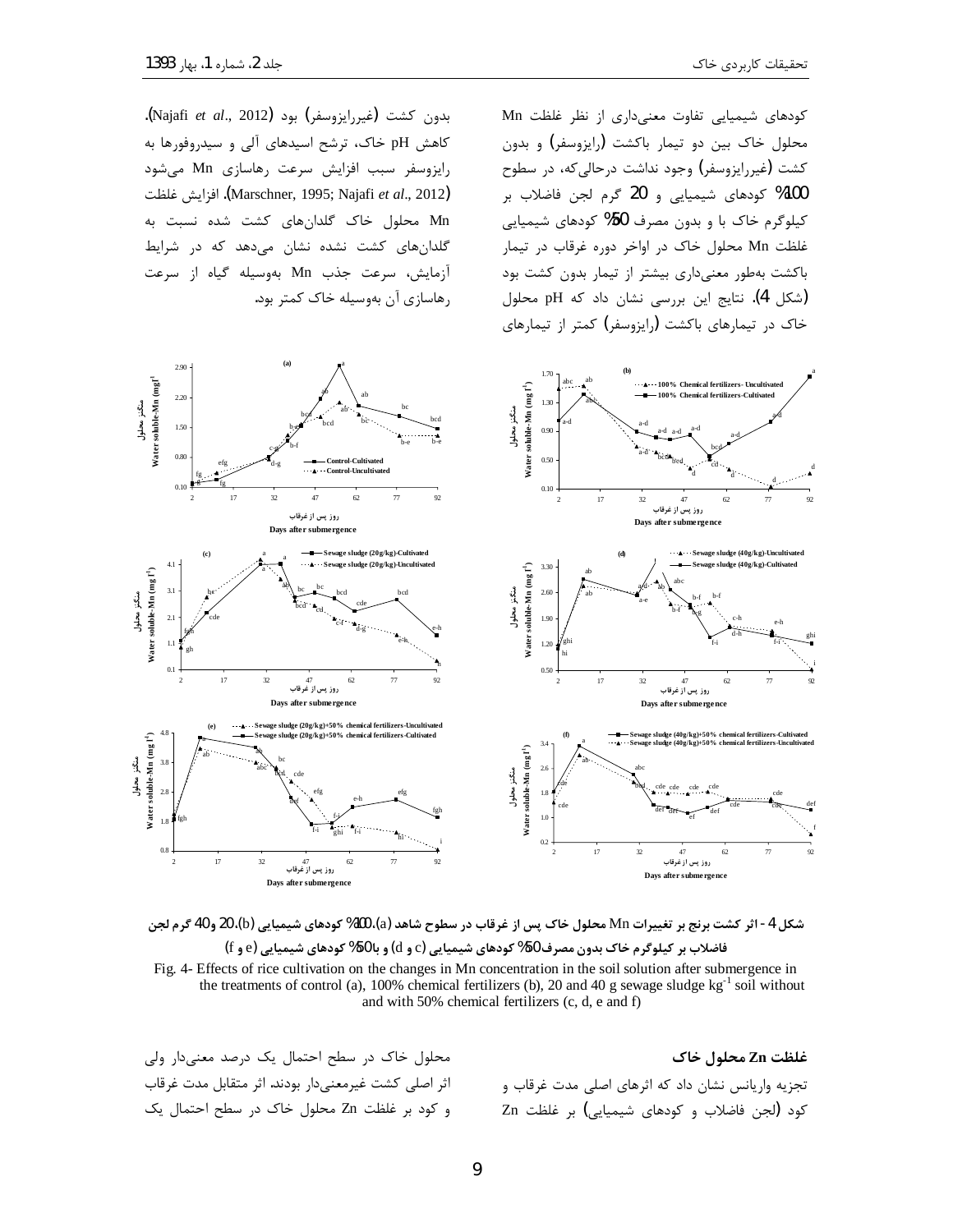درصد و اثر متقابل کود و کشت در سطح احتمال پنج درصد معنیدار بودند ولی اثر متقابل مدت غرقاب و کشت غير معنىدار بود (جدول 4).

### اثر مدت غرقاب بر غلظت Zn محلول خاک

مقایسه میانگینها نشان داد که در تمام سطوح شاهد، لجن فاضلاب و كودهاى شيميايي با افزايش مدت غرقاب غلظت Zn محلول خاک بهطور معنیداری کاهش یافت (شكل 5). تيند و جاهال (Thind & Chahal, 1987) كاهش غلظت Zn محلول را در طول چهار هفته پس از غرقاب گزارش کردند. کاشم و سینگ (Kashem & Singh, 2001) گزارش کردند که غلظت Zn محلول خاک

با افزایش زمان غرقاب کاهش یافت. در شرایط غرقاب، قابلیتجذب Zn با افزایش pH و کاهش پتانسیل ریداکس  $Zn(OH)_2$  كاهش مى يابد. پس از غرقاب، Zn بەصورت 2 $Zn(OH)_2$  در خاکهای اسیدی و ZnS در خاکهای سدیمی و آهکی  $CaCO<sub>3</sub>$  رسوب میکند. همچنین، Zn بهشدت بهوسیله و نیز اکسیدهای Fe و Mn آمورف جذب سطحی Fe می شود. جذب Zn با افزایش غلظت اسیدهای آلی تولید شده درشرایط غرقاب و تشکیل فسفاتهای Zn نامحلول نيز محدود مي شود (Doberman & Fairhurst, 2000). هانلون (Hanlon, 2009) گزارش کرد که قابلیت جذب Zn ،Cu و Mn بهوسیله گیاه در pH بالا کاهش می یابد.



شکل 5- اثر لجن فاضلاب و کودهای شیمیایی بر تغییرات Zn محلول خاک پس از غرقاب در تیمارهای بدون کشت Fig. 5- Effects of sewage sludge and chemical Fertilizers on the changes in Zn concentration in the soil solution after submergence in the uncultivated treatments

اثر مصرف لجن فاضلاب و کودهای شیمیایی بر غلظت Zn محلول خاک

مقايسه ميانگينها نشان داد كه مصرف لجن فاضلاب و کودهای شیمیایی بهویژه مصرف 100% کودهای شیمیایی باعث افزایش معنیدار غلظت Zn محلول خاک نسبت به شاهد گردید (شکل 5). بیشترین غلظت Zn محلول در سطح 100% کودهای شیمیایی ملاحظه گردید. در کودهای شیمیایی از سولفات Zn استفاده شد. بهدلیل غلظت پایین Zn محلول خاک و رهاسازی سریع Zn از این كود، غلظت Zn محلول در اوايل دوره غرقاب افزايش يافت. علت افزایش کم Zn با مصرف لجن فاضلاب ممکن است تجزیه کند این کود و رهاسازی کند Zn به محلول خاک و همچنین تشکیل ترکیبات Zn نامحلول با مصرف لجن فاضلاب باشد. افزایش غلظت Zn با مصرف کود آلی می-

Thind & Chahal, ) خاک باشد pH خاک باشد ( Thind & Chahal, pH .(1987). pH بالا، كربنات كلسيم زياد و ماده آلي كم از Pirzadeh et al., ) در گیاه برنج میباشد Pirzadeh et al., ) 2010). رابطه میان pH خاک و غلظت Zn محلول در بین خاکها بر اساس ترکیبات محلول (مثل  $\mathrm{Ca}^{2+}$ ، اسیدهای آلي) و ويژگي هاي سطح جذب كننده، متفاوت است. همچنین، مصرف کود حیوانی در خاکهای قلیایی با ماده آلي كم، حلاليت و جذب Zn را افزايش مىدهد (مارشنر،  $(1995$ 

## اثر کشت گیاه برنج بر غلظت Zn محلول خاک

مقایسه میانگینها نشان داد که در تیمارهای مختلف، غلظت Zn محلول خاک گلدانهای کشت شده (رایزوسفر) با گلدانهای کشت نشده (غیرایزوسفر) تفاوت معنیداری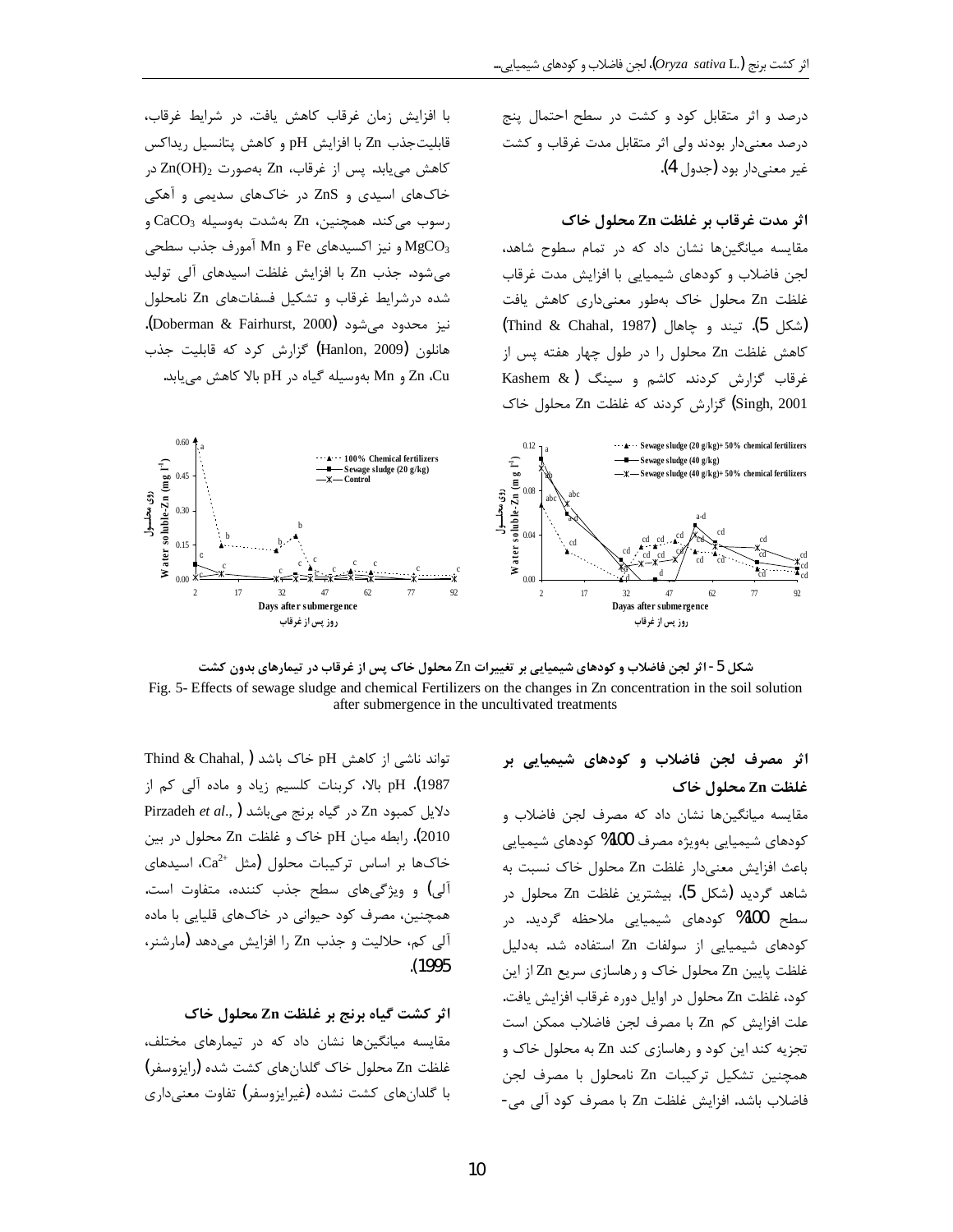نداشتند (شکل 6) که با نتایج توفیقی و نجفی ( Towfighi Shuman & Wang, )²¿ÁÁ¾»ÂÁ (& Najafi, 2001 Shuman  $\&$  ) مطابقت داشت. شومن و ونگ  $(1997)$ ¦¸fz»ÉZŶ°d¸£Ä¯|¿{¯Y³ (Wang, 1997 zn در خاک رایزوسفر برنج تفاوت معنیداری با خاک Towfighi & ) غیررایزوسفر نداشت. توفیقی و نجفی Najafi, 2001) برنج رقم خزر را در دو خاک مختلف (یکی اسیدی و دیگری آهکی) کشت و مشاهده کردند که در هر دو خاک، غلظت Zn محلول گلدانهای کشت شده

.<br>(ایزوسفر) تفاوت معنے داری با خاک غیررایزوسفر نداشت) این نتیجه نشان می دهد که در شرایط آزمایش، سرعت جذب Zn بهوسیله گیاه با سرعت رهاسازی آن بهوسیله خاک تقریباً برابری میکند. نتایج این بررسی نشان داد که pH محلول خاک در تیمارهای باکشت (رایزوسفر) کمتر از تیمارهای بدون کشت (غیررایزوسفر) بود (Najafi et al., 2013). کاهش pH خاک، ترشح اسیدهای آلی و سیدروفورها به رایزوسفر سبب افزایش سرعت رهاسازی .(Marschner, 1995). هـ ,شود



شكل 6- اثر كشت برنج بر تغييرات Zn محلول خاک پس از غرقاب در سطوح شاهد (a)، 100% كودهاي شيميايي (b)، 20 و 40 گرم لجن **(**f**Á** e**)ÊËZ̼ÌÉZÅ{¯ %50Z]Á (**d**Á** c**)ÊËZ̼ÌÉZÅ{¯ %50¥»½Á|] Zy¹³Â¸Ì¯][ÔZ§**

the changes in Zn concentration in the soil solution after submergence in the Fig. 6- Effects of rice cultivation on treatments of control (a), 100% chemical fertilizers (b), 20 and 40 g sewage sludge  $kg^{-1}$  soil without and with 50% chemical fertilizers (c, d, e and f)

> نتیجهگیری کل*ی* در مجموع غلظت Fe محلول پس از غرقاب در تیمارهای  $40\,$ بدون كشت شاهد و هر دو سطح لجن فاضلاب  $(20\,$ و گرم بر کیلوگرم خاک) با و بدون مصرف 50% کودهای

شیمیایی ابتدا بهطور معنیداری افزایش و سپس کاهش یافت. این روند در مورد غلظت Mn محلول خاک پس از غرقاب نيز مشاهده گرديد. غلظت Zn محلول پس از غرقاب در هر دو تیمار باکشت و بدون کشت بهطور معنی-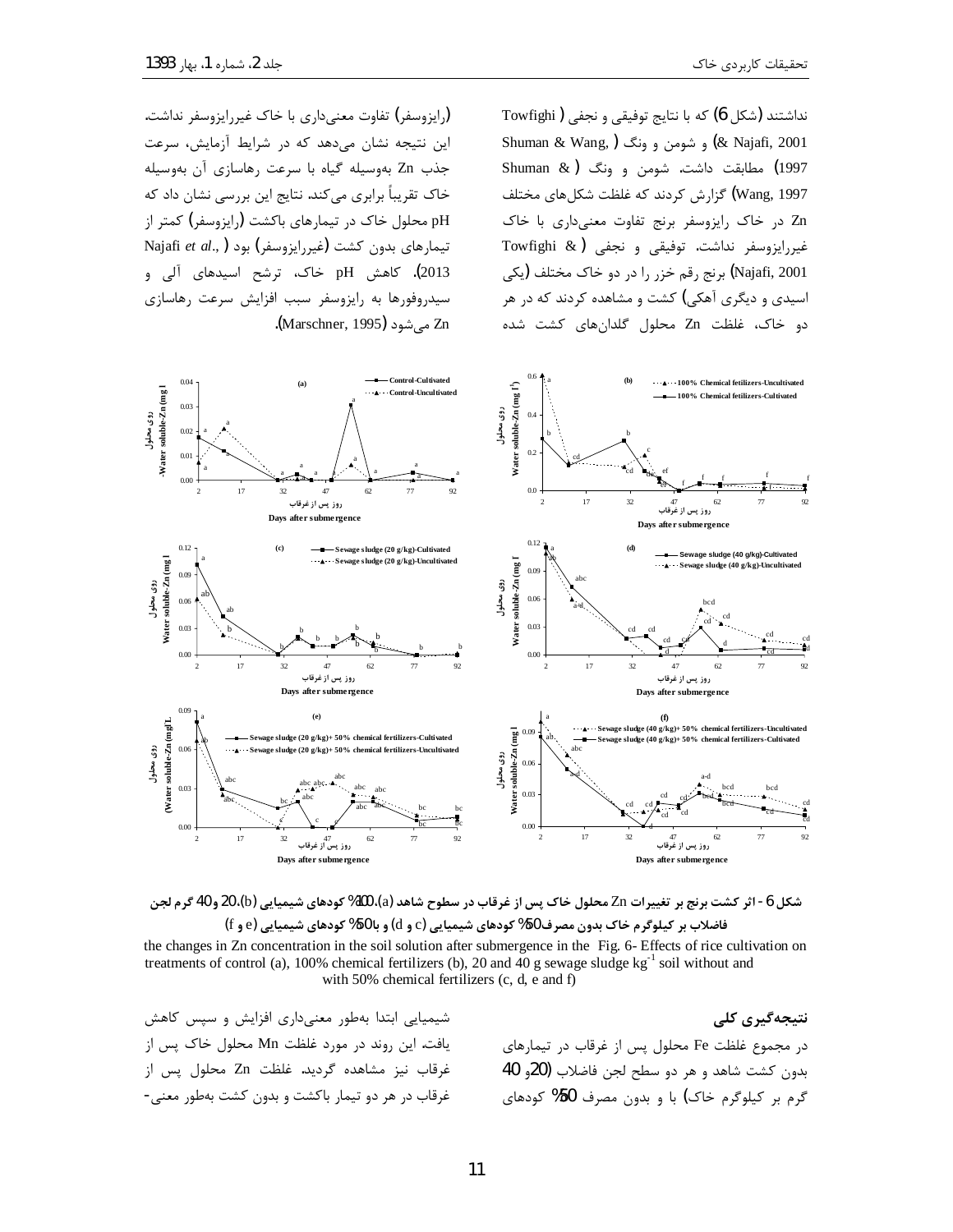دو تیمار باکشت و بدون کشت شد. در اواخر دوره رشد برنج، غلظت Fe و Mn محلول خاک در تیمارهای باکشت (رایزوسفر) بهطور معنیداری بیشتر از تیمارهای بدون) کشت (غیررایزوسفر) بود.

داری کاهش یافت. بهطور کلی با گذشت مدت غرقاب .<br>غلظت هر سه عنصر مذکور در اکثر تیمارها روند کاهشی سست مر<br>داشت. مصرف لجن فاضلاب و کودهای شیمیایی باعث افزايش معنىدار غلظت Mn ،Fe و Zn محلول خاک در هر

#### **References**

- Akanni DI and Ojeniyi SO. 2007. Effect of different levels of poultry manure on soil physical properties, nutrients status, growth and yield of tomato (*Lycopersicon esculentum*). Research Journal of Agronomy, 1: 1-4.
- Anonymous. 1994. A guide for land appliers on the requirements of the federal standards for the use or disposal of sewage sludge. Office of Enforcement Environmental and Compliance Assurance United States Environmental Protection Agency, Washington, USA, 60p.
- Ariyaratne RM. 2000. Integrated Plant Nutrition System (IPNS) Training Manual. Colombo, Sri Lanka. pp: 55-64.
- Dane JH and Topp GC. 2002. Methods of soil analysis. Part 4. Physical methods. American Society for Agronomy-Soil Science Society of America, Publisher, USA, 866p.
- Doberman A and Fairhurst TH. 2000. Rice: Nutrient disorders and nutrient management. Handbook Series. First edition, Potash and Phosphate Institute of Canada and International Rice Research Institute.
- Hanlon EA. 2009. Soil pH and electrical conductivity: A county extension soil laboratory manual. University of Florida, IFAS Extension, 10p.
- Havlin JL, Beaton JD, Tisdale SL and Nelson WL. 2004. Soil fertility and fertilizers: An introduction to nutrient management.  $7<sup>th</sup>$  edition, Prentice Hall of India, New Delhi, India, 528p.
- Ibrahim SA, Siam HS, Rashad MA, Holah Sh, and Abou Zeid ST. 2011. Influence of soil moisture regimes on some nutrients concentration in soil solution collected from different soils through the growth period of rice plants. International Journal of Academic Research, 3: 711-719.
- Islam A and Islam W. 1973. Chemistry of submerged soils and growth and yield of rice. I. Benefit from submergence. Plant and Soil, 39: 555-565.
- Kalbasi M and Hosseinpur AR. 1997. Effect of temporary waterlogging on some chemical properties of three calcareous soils. Iranian Journal of Agricultural Science, 28: 37-49. (In Persian).
- Kashem MA and Singh BR. 2001. Metal availability in contaminated soils: I. Effects of flooding and organic matter on changes in Eh, pH and solubility of Cd, Ni and Zn. Nutrient Cycling in Agroecosystems, 61: 247-255.
- Kirk GJ. 2004. The Biogeochemistry of Submerged Soils. John Wiley and Sons, Chichester, England, 304p.
- Malakouti MJ, Balali M, Golchin A, Majidi A, Dorodi MS, Ziaeian AA, Lotfollahi MA, Shahabian M, Basirat M, Manoochehri S, Davoodi MH, Khademi Z and Shabazi K. 2000. Optimal fertilizer recommendation for horticultural and agricultural production. Technical Bulletin, No. 20, Soil and Water Research Institute, Publication of Agricultural Education, Karaj, Iran. (In Persian).
- Mandal LN, and Mitra RR. 1982. Transformation of iron and manganese in rice soils under different moisture regimes and organic matter applications. Plant and Soil, 69: 45-56.
- Marschner H. 1995. Mineral Nutrition of Higher Plants. 2<sup>nd</sup> edition, Academic Press, New York, USA, 889p.
- Marschner H, Romheld V and Cakmak I. 1987. Root-induced changes in the availability of nutrients in the rhizosphere. Journal of Plant Nutrition, (10): 9-16.
- Najafi N, Abbasi M, Aliasgharzad N and Oustan S. 2013. Effects of rice cultivation, submergence, sewage sludge compost and chemical fertilizers on soil solution pH, EC, potassium and sodium. Water and Soil Science, University of Tabriz, 23 (3): 105-121. (In Persian).
- Najafi N, Mardomi S and Oustan S. 2012. Changes in DTPA extractable copper, iron, manganese and zinc after waterlogging and application of sewage sludge and animal manure in two different soils. Iranian Journal of Water and Soil Research, 43 (1): 9-22. (In Persian).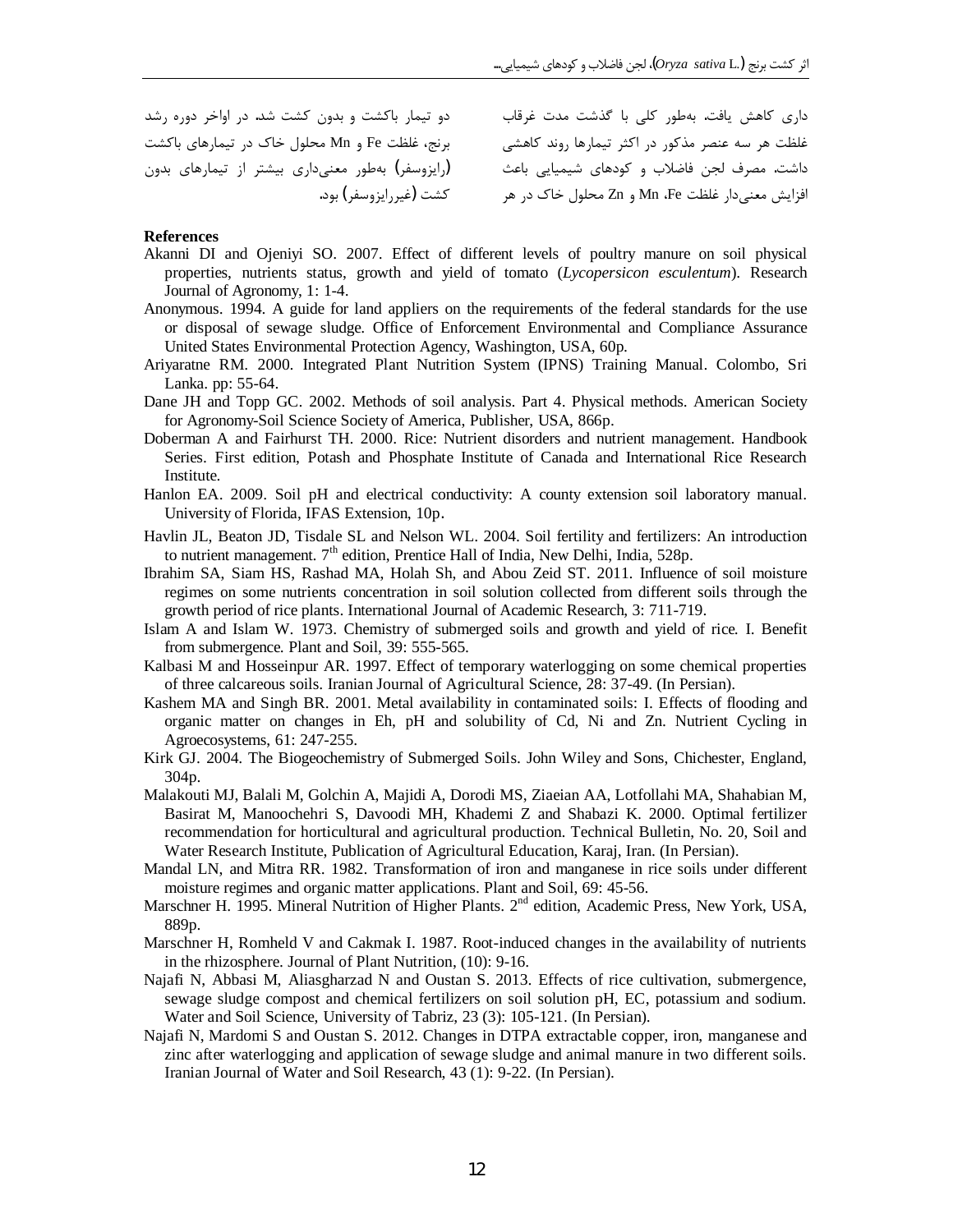- Page AL, Miller RH and Keeney DR. 1982. Methods of soil analysis; Part 2. Chemical and microbiological properties. American Society for Agronomy-Soil Science Society of America Publisher, Madison, Wisconsin, USA, 1159p.
- Peters J. 2003. Recommended methods of manure analysis. Cooperative Extension Publishing, University of Wisconsin, pp: 1-57.
- Pirzadeh M, Afyuni M, Khoshgoftarmanesh A and Schulin R. 2010. Micronutrient status of calcareous paddy soils and rice products: implication for human health. Biology and Fertility of Soils, 46: 317- 322.
- Ponnamperuma FN. 1985. Chemical kinetics of wetland rice soils relative to soil fertility. *In*: Wetland soils characterization, classification, and utilization. International Rice Research Institute. Los Banos Laguna, Philippines, Manila, Philippines, pp: 73-84.
- Prasad R, Prasad BL and Sakal R. 1996. Effect of submergence on the transformation of zinc forms in old alluvial soils growing rice as related to soil properties. ɉ. Transformation of applied zinc. Journal of the Indian Society of Soil Science, 44: 74-76.
- Richards LA. 1969. Diagnosis and improvement of saline and alkali soils. US Salinity Laboratory Staff. Agricultural Handbook. No. 60, USA, 166p.
- Safo EY. 1978. Uptake, leaching, and storage of micronutrient metals in response to heavy application of poultry manure. PhD Thesis of the University of British Columbia, Vancouver, Canada, 132p.
- Saha JK and Mandal B. 1998. Effect of submergence on copper fractions in Alfisols. Journal of the Indian Society of Soil Science, 46: 32-36.
- Sahrawat KL. 2005. Fertility and organic matter in submerged rice soils. Current Science, 88: 735- 739.
- Sekhon, KS, Singh JP and Mehal DS. 2007. Long-term effect of varying nutrient management practices on the distribution of native iron and manganese in various chemical pools under ricewheat cropping. Archives of Agronomy and Soil Science, 53: 253-261.
- Sharifi M, Afyuni M and Khoshgoftarmanesh AH. 2011. Effects of sewage sludge, compost and cow manure on availability of soil Fe and Zn and their uptake by corn, Alfalfa and Tagetes Flower. Journal of Water and Soil Science- Isfahan University of Technology, 15 (56): 141-154. (In Persian).
- Shuman LM and Wang J. 1997. Effect of rice variety on Zn, Cd, Fe and Mn content in rhizosphere soil fractions. Communication in Soil Science and Plant Analysis, 28: 23-36.
- Thind HS and Chahal DS. 1987. Effect of green manuring (*Sesbania aculeate)* on zinc equilibria in submerged calcareous and non-calcareous soils. Biology and Fertility of Soils, 3:179-182.
- Towfighi H and Najafi N. 2001. Changes in pH, Eh and zinc of soil solution during waterlogging and rice growth period in two different paddy soils. pp. 344-346. In: Proceedings of the 7<sup>th</sup> Iranian Soil Science Congress, 26-29 August, Shahrekord University, Shahrekord, Iran. (In Persian).
- Ullah R, Chaudhry FM and Rashid A. 1976. Micronutrient availability to cereals from calcareous soils, Effect of flooding on electrochemical properties of soils. Plant and Soil, 45: 411-420.
- Vaseghi S, Afyuni M, Shariatmadari H and Mobli M. 2003. Effects of sewage sludge and soil pH on micronutrient and heavy metal availability. Journal of Water and Soil Science- Isfahan University of Technology, 7 (3): 95-106. (In Persian).
- Wright AL, Hanlon EA, Sui D and Rice R. 2009. Soil pH effects on nutrient availability in the Everglades agricultural area. University of Florida, Institute of Food and Agricultural Sciences Extension, pp. 1-5.